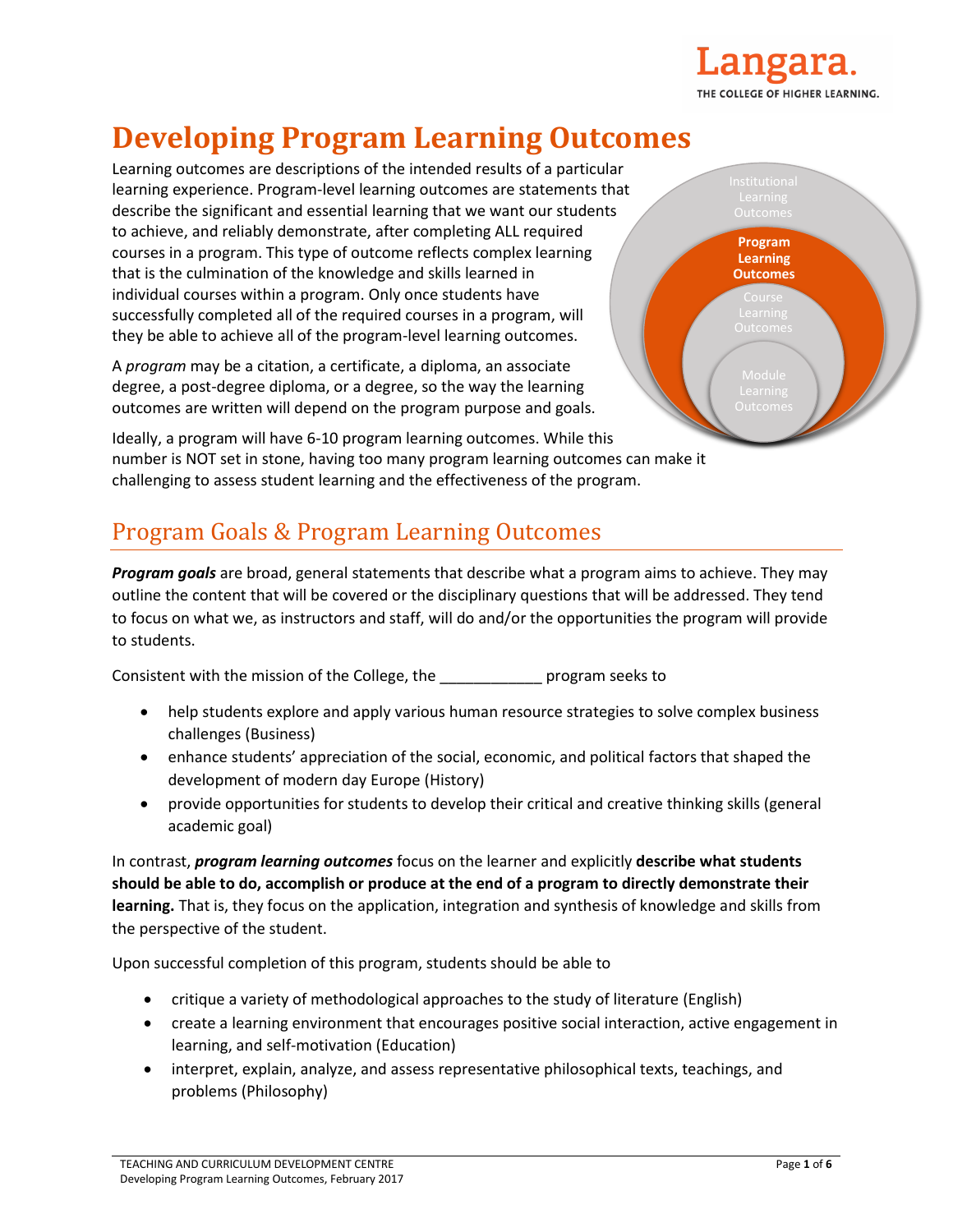

## Benefits of Developing and Using Program Learning Outcomes

Program learning outcomes provide a number of benefits to students, instructors and staff.

#### **Benefits for students**

Program learning outcomes

- help students understand the goals of a program
- make expectations of learning clear and transparent to students
- indicate a sense of direction or focus for studying
- improve learning and increase learner motivation
- allow students more autonomy and control over their learning
- helps students recognize and articulate the skills and knowledge they've gained after completing the program

#### **Benefits for instructors and staff**

Program learning outcomes

- provide clear, specific aims for a particular program
- simplify the development and sequencing of courses within the program
- facilitate the selection and/or development of capstone or graduation projects
- enable departments to continuously assess and enhance student learning
- facilitate articulation agreements between institutions

### BACKWARDS DESIGN

Identifying learning outcomes first can simplify program and course design and ensure instructional strategies stay focused on what the learners need to know and be able to do at the end of the learning experience.

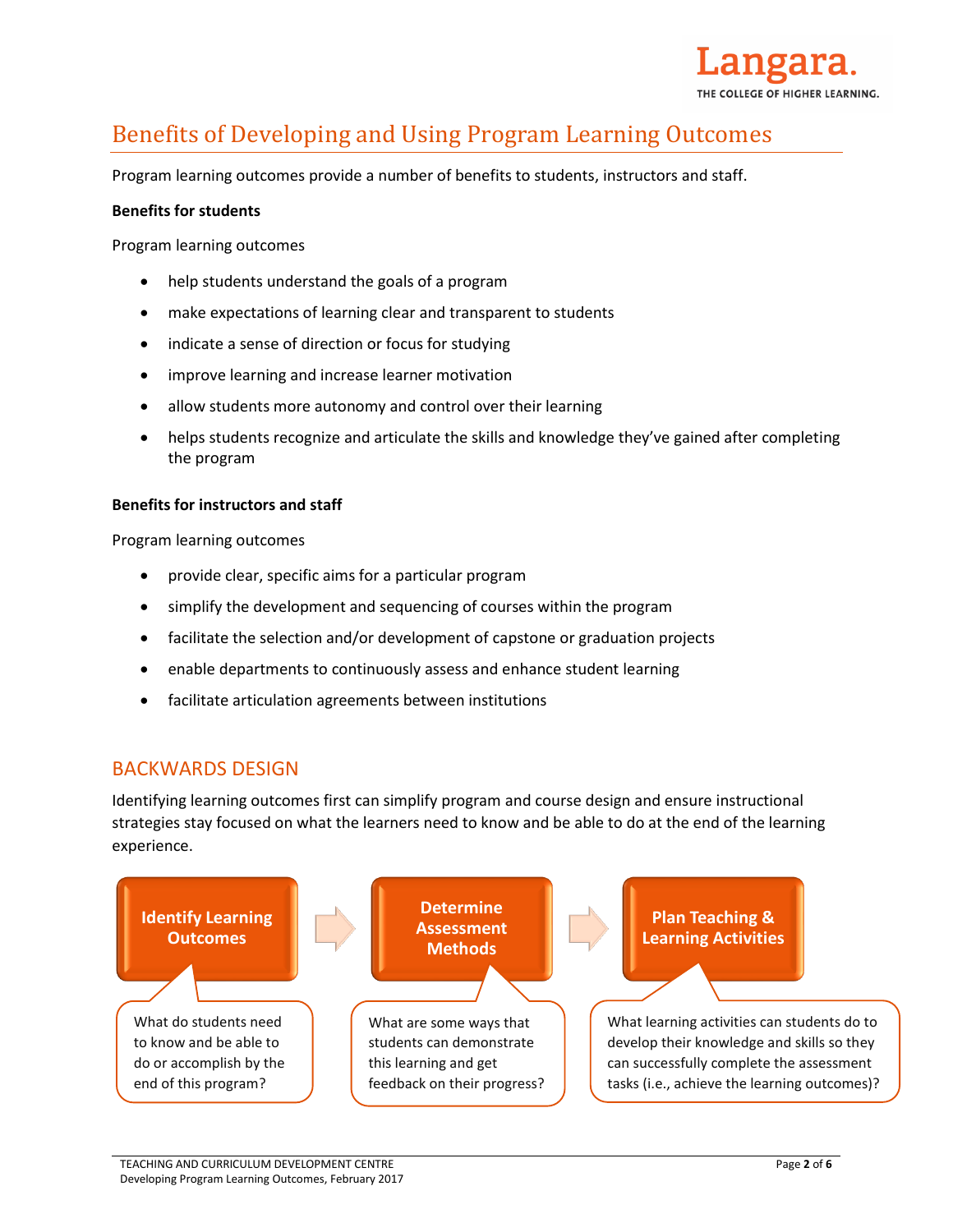

### What to Consider When Developing Program Learning Outcomes

Some factors to consider when writing program learning outcomes include

#### **results of a needs assessment**

According to faculty, staff, professional or disciplinary associations, institutional transfer agreements, current job prospects, industry trends, and focus groups with alumni, employers and new hires etc., what do graduates of this program need to know and be able to do, demonstrate or produce?

#### **the purpose of the program**

Program learning outcomes for an applied or career program may be written to reflect the hands-on, job-ready skills that students will develop, whereas programs designed to be pathways into further studies may reflect students' ability to describe, compare or evaluate particular theories or concepts.

#### **the length of the program**

What students can be expected to achieve at the end of a 6 month certificate is very different from what they can be expected to do at the end of a degree.

#### **the students' prior learning and/or experience**

Students in a post-degree diploma program will have more education and possibly more workexperience than students coming into a diploma program directly from high school. Therefore, program learning outcomes for a PDD should be written in a way that reflects more complex levels of learning.

#### **the mission and values of the College**

Ideally, program learning outcomes align with and support the values and priorities outlined in the Academic Plan. For example, if developing critical thinking skills is one of the program goals, this could be translated into learning outcomes that reflect Langara's values of multiculturalism (Priorities 3 and 4) and social sustainability (Priority 5).

- a. By the end of this program, students should be able to approach an issue or problem from multiple perspectives (Driscoll and Wood, 2007).
- b. By the end of this program, students should be able to compare and contrast academic materials and concepts with their community experiences and explain the reasons for the differences (Clayton, 2005, as cited in Driscoll and Wood, 2007).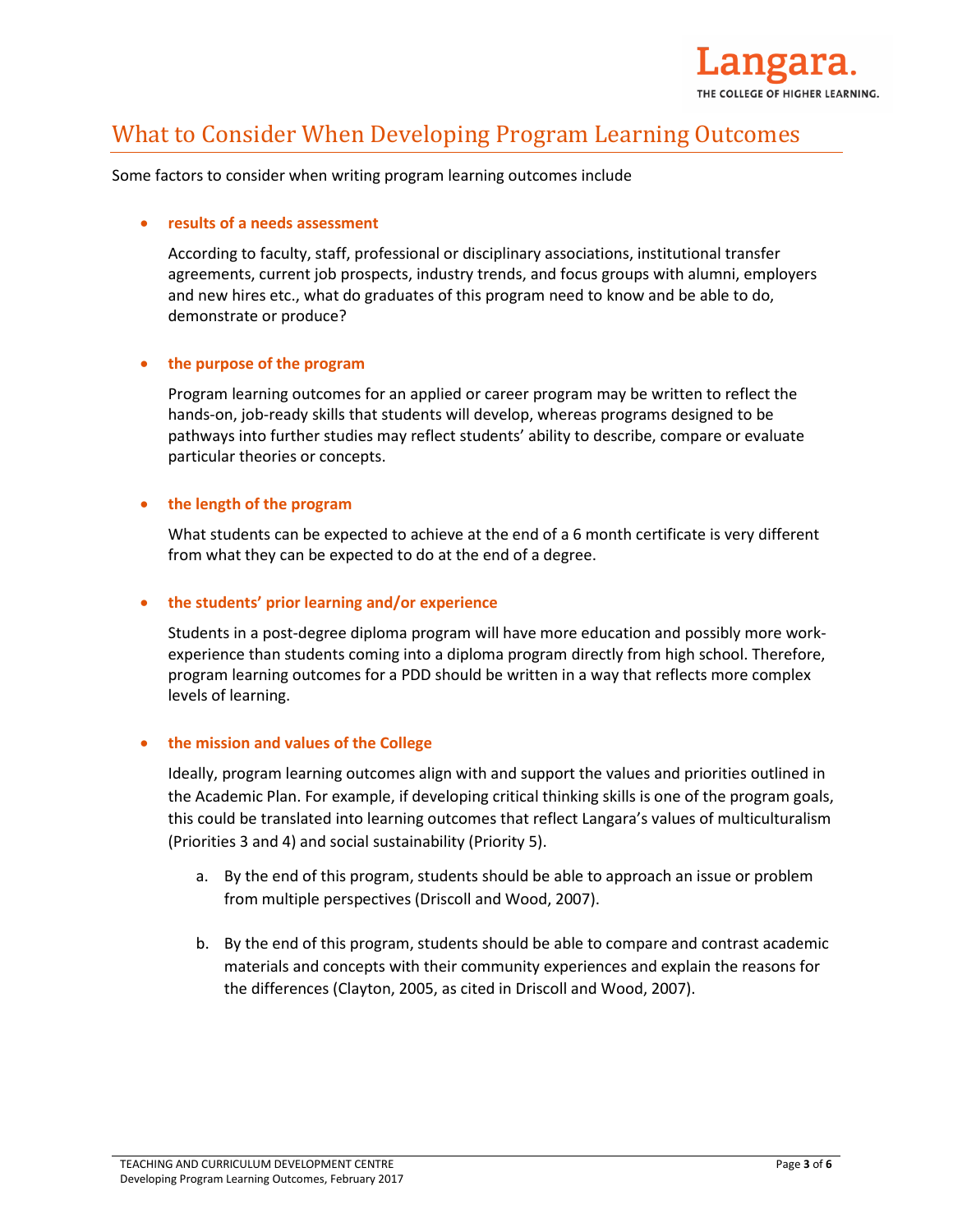

## Writing Program Learning Outcomes

Program learning outcomes should

- align with the goals of the program
- make expectations of learning clear to students
- be **measurable** or **observable** (not activities or states that are internal to students' minds, i.e., understand, appreciate, know)
- reflect the intended **results of the learning experience** not the means of learning
- reflect **learning that is core or essential** to the program
- represent the **minimal acceptable level of learning** that a student needs to demonstrate in order to be considered successful
- represent a **culmination of learning and achievement** during the program (rather than the acquisition of specific concepts or skills related to one particular course)
- not dictate instructional strategies or means of assessment (there should be a number of ways to achieve and measure the outcome)

When beginning to develop program learning outcomes, it can be helpful to consider the following questions.

- 1. What core or essential information must a graduate of this program know?
- 2. What skills or abilities must a graduate have?
- 3. What should a graduate value?
- 4. What would a graduate be able to do, accomplish or produce to explicitly demonstrate this knowledge and these skills and values? In other words, how will you, as the instructor, know that this graduate has learned this knowledge and these skills and values?

Questions to help identify program **goals**.

Questions to help identify program **learning outcomes**.

### STRUCTURE OF LEARNING OUTCOMES

Well written learning outcomes include

- a **stem** such as *upon successful completion of this program, students will be able to . . . .*
- an **action verb** that identifies the observable activity that will be expected of the student, and
- the **learning statement** that specifies what learning will be demonstrated a concept/idea, skill, attitude or value.

| <b>Stem</b>              | <b>Action Verb</b>         | <b>Learning Statement</b>                                                                                                          |  |
|--------------------------|----------------------------|------------------------------------------------------------------------------------------------------------------------------------|--|
| Students will be able to | apply                      | interdisciplinary perspectives to examine ways in which culture is<br>formed, practiced and constituted. (Cultural Studies)        |  |
| Students will be able to | effectively<br>communicate | perspectives on complex environmental challenges to both<br>professional and lay audiences. (Environmental Studies)                |  |
| Students will be able to | describe                   | the multidisciplinary approach to the study of health, illness, disease<br>and disease prevention in communities (Health Sciences) |  |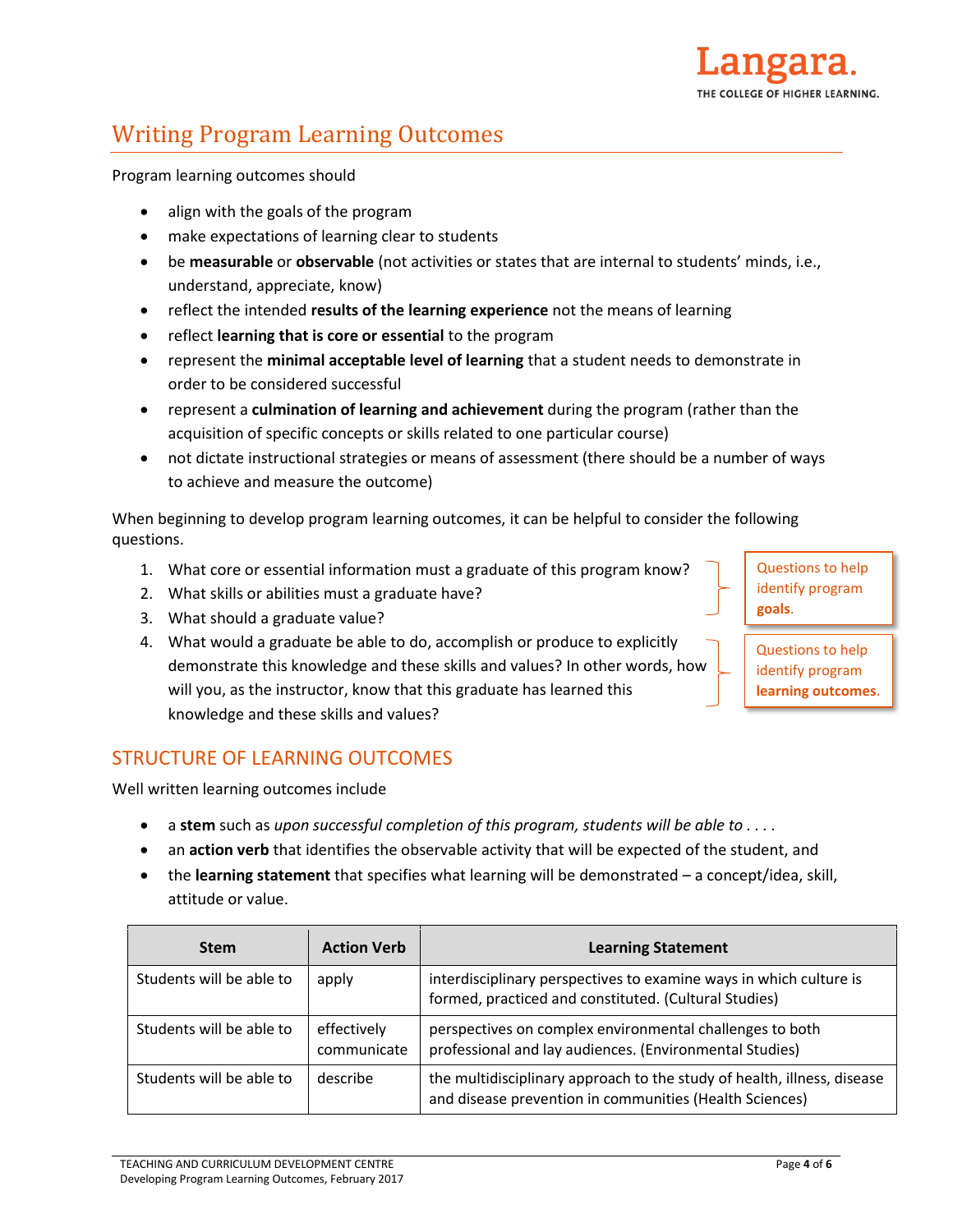

### ACTION VERBS & LEVELS OF LEARNING

When we write learning outcomes, we use *action verbs* to explicitly state what the learner should be able to do; however, not all action verbs reflect the same level of learning.

- Some verbs such as *label, list,* and *name* require learners to **recall information** that they have learned.
- Other verbs such as *solve, classify,* and *implement* require learners to **apply the information** they have learned.
- Still others such as *design, create* and *incorporate* require learners to **combine or synthesize knowledge to develop something new**.

The choice of verb we use in the learning outcomes will vary depending on what level of learning we can reasonably expect from our students at the end of a program.

### TAXONOMY OF LEARNING OUTCOMES

The following table introduces some action verbs commonly associated with different levels of learning. A more comprehensive list of verbs and associated assessment tasks can be found in the TCDC office.

|            | <b>Introductory</b>                                                                                                                                      |                                                                                                                                                                                          | <b>Developing</b>                                                                                                                                                             |                                                                                                                                                                                           | <b>Proficient</b>                                                                                                                                                                 |                                                                                                                                                                                        |
|------------|----------------------------------------------------------------------------------------------------------------------------------------------------------|------------------------------------------------------------------------------------------------------------------------------------------------------------------------------------------|-------------------------------------------------------------------------------------------------------------------------------------------------------------------------------|-------------------------------------------------------------------------------------------------------------------------------------------------------------------------------------------|-----------------------------------------------------------------------------------------------------------------------------------------------------------------------------------|----------------------------------------------------------------------------------------------------------------------------------------------------------------------------------------|
|            | Remember                                                                                                                                                 | <b>Understand</b>                                                                                                                                                                        | <b>Apply</b>                                                                                                                                                                  | Analyze                                                                                                                                                                                   | Evaluate                                                                                                                                                                          | Create                                                                                                                                                                                 |
| Definition | Asks learners to<br>remember or<br>retrieve previously<br>learned<br>information from<br>long-term<br>memory; tell<br>when, how many,<br>who, or where   | Asks learners to<br>grasp the<br>meaning of<br>information,<br>interpret ideas,<br>and make<br>predictions;<br>explain,<br>summarize or<br>answer why                                    | Asks learners to<br>use previously<br>learned<br>methods,<br>concepts,<br>principles, and<br>theories in new<br>situations                                                    | Asks learners to<br>break something<br>into its<br>constituent parts;<br>determine how<br>parts relate to<br>one another and<br>to an overall<br>structure or<br>purpose                  | Asks learners to<br>make judgements<br>and give<br>defensible<br>opinions for<br>judgment based<br>on criteria,<br>processes, or<br>standards                                     | Asks learners to<br>put elements<br>together to form<br>something new;<br>reorganize into a<br>new pattern or<br>structure                                                             |
| Verbs      | arrange<br>define<br>describe<br>find<br>identify<br>label<br>list<br>match<br>name<br>order<br>outline<br>recall<br>relate<br>report<br>select<br>state | associate<br>compare<br>contrast<br>convert<br>diagram<br>estimate<br>express<br>identify<br>indicate<br>infer<br>interpret<br>paraphrase<br>relate<br>restate<br>summarize<br>translate | apply<br>calculate<br>chart<br>choose<br>compute<br>construct<br>dramatize<br>illustrate<br>implement<br>manipulate<br>modify<br>operate<br>produce<br>sketch<br>solve<br>use | analyze<br>breakdown<br>categorize<br>classify<br>compare<br>connect<br>contrast<br>correlate<br>distinguish<br>divide<br>examine<br>explain<br>model<br>outline<br>separate<br>subdivide | appraise<br>argue<br>assess<br>conclude<br>critique<br>debate<br>decide<br>defend<br>determine<br>discriminate<br>evaluate<br>judge<br>justify<br>prioritize<br>rate<br>recommend | adapt<br>assemble<br>combine<br>compose<br>construct<br>create<br>design<br>develop<br>formulate<br>generate<br>incorporate<br>integrate<br>invent<br>structure<br>synthesize<br>write |

### **Level of Complexity**